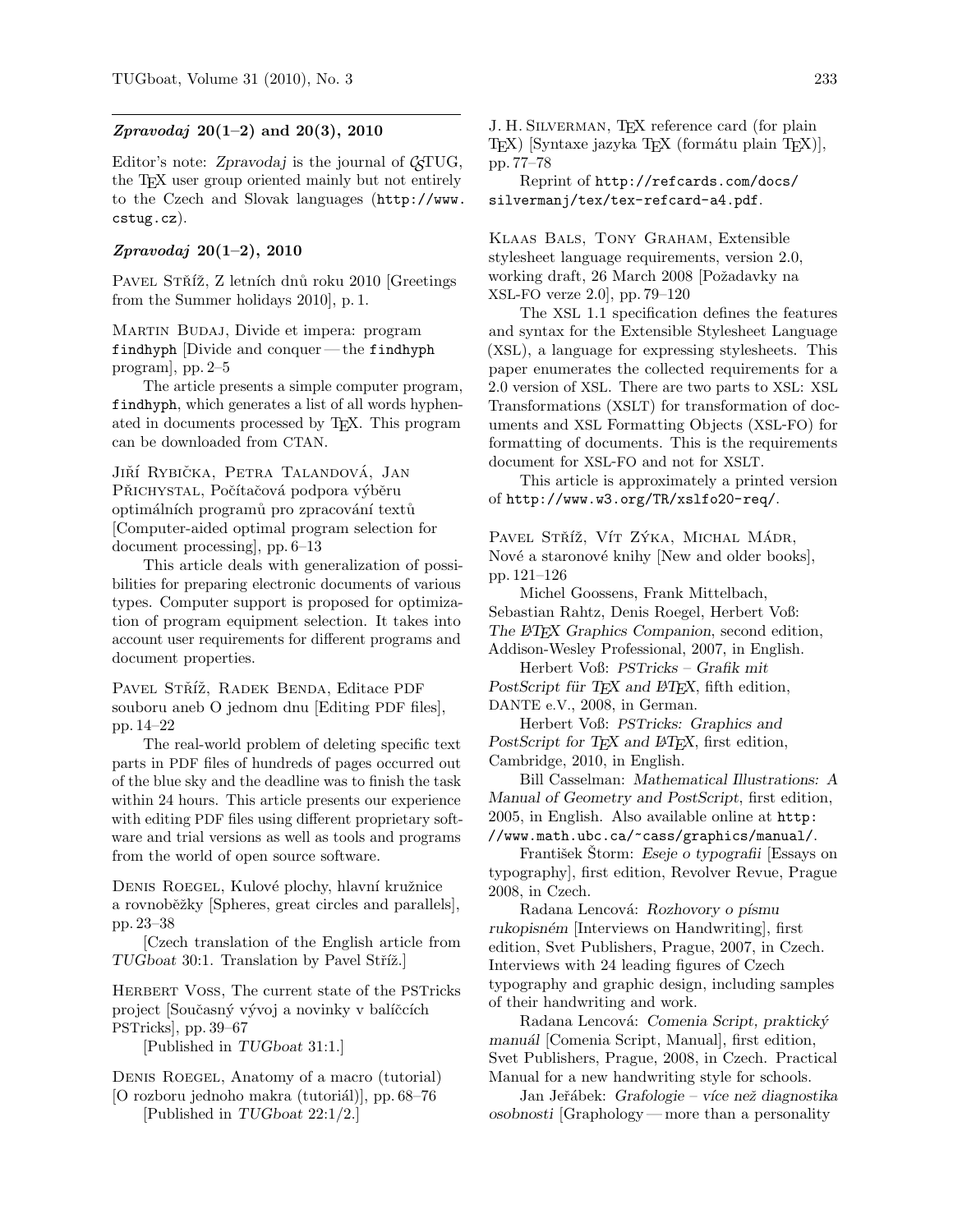diagnosis], fifth edition, Argo, Prague, 2003, in Czech.

Vilém Schönfeld: Učebnice vědecké grafologie pro zaˇc´ateˇcn´ıky [Textbook on scientific graphology for beginners], fourth edition, Elfa, Prague, 2007, in Czech.

JANO KULA, PAVEL STŘÍŽ, CTUG čtenáře srdečně zve! [An invitation to the fourth ConTEXt meeting and the third TEXperience conference], p. 127–128

EDITORS,  $\mathcal{C}$ TUG členem CrossRef  $[\mathcal{C}$ TUG is a new member of CrossRef], p. 129–131

EDITORS, Redakční poznámky a pokyny autorům [Notices and instructions for authors], pp. 132–136 In Czech and English.

## Zpravodaj 20(3), 2010

PAVEL STŘÍŽ, Úvodníček [Welcoming letter from the editors], p. 137.

DENIS ROEGEL, Jednoduché makro suanpan na kreslení čínského a japonského abaku [Simple macros for drawing Chinese and Japanese abaci], pp. 138–151

[Czech translation of the English article from TUGboat 30:1. Translation by Pavel Stříž.]

Timothy Eyre, Typesetting Japanese with pTEX [Sazba japonštiny pomocí pTEXu], pp. 152–173

pTEX is a TEX-like typesetting system that is specifically designed for typesetting Japanese and is widely used in Japan. This article describes how to acquire, set up and use a pTEX system in practice, with an emphasis on font management. It also provides basic background information on Japanese text processing and alternatives to pTEX.

Latest news: pTFX and pLATFX formats are now available for your convenience in TEX Live, starting in 2010.

Kazuomi Kuniyoshi, Japanese formatting rules for  $X \nsubseteq \Gamma$  [Pravidla sazby japonštiny v  $X \nsubseteq \Gamma$  FXu], pp. 174–175

This is a two-page report with information about the reasons and the existence of the genzi package which sets Japanese formatting rules for X<sub>T</sub>T<sub>E</sub>X. The package, samples and more comments can be viewed and downloaded from the author's web site, http: //kuniyoshi.fastmail.fm/xetex/.

KEN LUNDE, OpenType Japanese Font Tutorial: Kazuraki [Kazuraki: tutoriál k japonskému OTF písmu], pp.  $176-198$ 

Adobe Systems' Type Engineering & Design team in Japan has developed a ground-breaking and innovative new typeface design that breaks the mold that has constrained Japanese typefaces for decades. The typeface design, created by Adobe's own Ryoko Nishizuka, was inspired by the calligraphy of the 12th century Japanese calligrapher and writer Fujiwara-no-Teika, and its final production to produce a functional OpenType font leveraged three powerful AFDKO (Adobe Font Development Kit for OpenType) tools, tx, mergeFonts, and rotateFont, to implement its complex metrics.

Kazuraki is unique among mainstream Japanese typefaces in that it is fully proportional, in both writing directions. Some glyphs are wider than they are tall, and some are taller than they are wide, and this is reflected in their metrics. For this reason, and because subtle shifting is required for correct positioning of each glyph, there are separate glyphs for both writing directions. In other words, for the 1,082 kanji that are supported in the current version, the font contains 1,082 glyphs for horizontal use, and 1,082 glyphs for vertical. In addition, Kazuraki also includes a significant number of two-, three-, and four-character hiragana ligatures for vertical use.

The tutorial that is reprinted here in its entirety is designed to guide font developers in building special-purpose OpenType fonts, using Kazuraki as an example of how to build a fully-proportional Japanese font. The current version is always available at http://www.adobe.com/devnet/font/pdfs/ 5901.Kazuraki\_Tutorial.pdf.

The Kazuraki specimen book, which demonstrates how this font can be used, is available at http://store4.adobe.com/type/browser/pdfs/ Kazuraki\_SPN.pdf.

TIMOTHY EYRE, Creating a kanji stroke order font [Jak na výrobu písma kandži s pořadím tahů], pp. 199–207

This article describes how a font that displays kanji stroke orders can be created from thousands of SVG files containing this information.

The latest version of Kanji Stroke Orders Font (KSOF) can be downloaded from the author's site, http://sites.google.com/site/nihilistorguk/.

Timothy Eyre, PDFdiff: A PDF file comparison Script [PDFdiff: skript srovnávající PDF soubory], pp. 208–214

A Python script that can be used to take two PDF files and automatically process them with pdftk, Ghostscript, ImageMagick and X<sub>T</sub>T<sub>F</sub>X to produce a PDF file that shows the differences between the two input files.

Jjgod Jiang, Chinese TEX typesetting: Past and present [Sazba čínštiny v T<sub>E</sub>Xu: historie a souˇcasnost], pp. 215–219